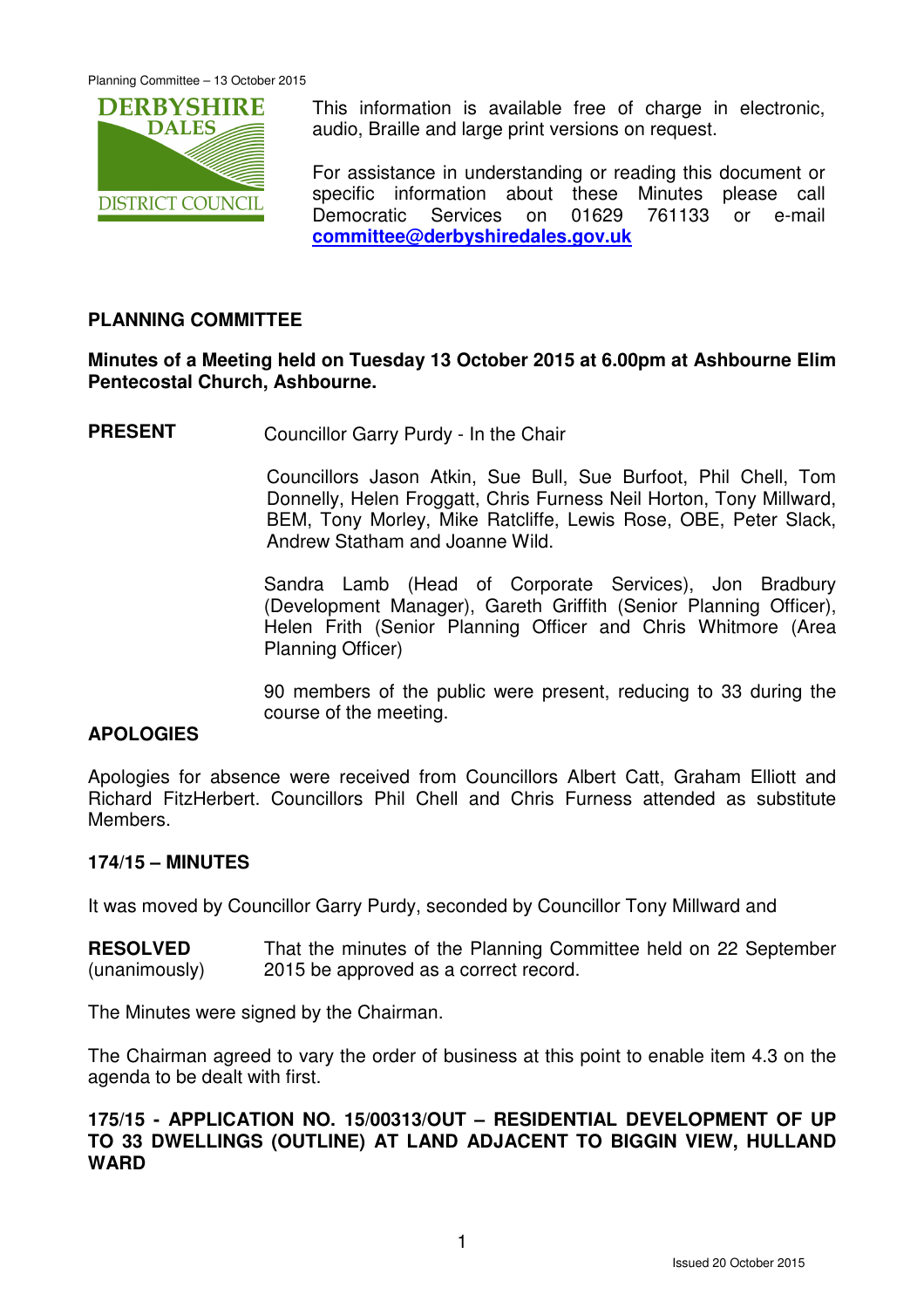Planning Committee – 13 October 2015

The Development Manager advised the Committee of a late, verbal holding objection received from the land drainage authority, Derbyshire County Council. In the absence of this matter being fully reported and explored in the Officer report, he considered that the report did not contain a balanced analysis of all the relevant factors to enable the Committee to determine the application. The report was, therefore, withdrawn from consideration and would be resubmitted in due course.

# **176/15 – APPLICATION NO. 14/00546/FUL – ERECTION OF POULTRY REARING BUILDING, STORAGE/BOILER BUILDING AT BENTLEY COTTAGE FARM, LEAPLEY LANE, ALKMONTON**

The Committee visited the site prior to the meeting to enable members of the Planning Committee to consider the impact of the proposed development within the landscape..

In accordance with the procedure for public participation Mr Ian Pick, the applicant's agent, spoke in favour of the application.

It was moved by Councillor Mike Ratcliffe, seconded by Councillor Tony Millward and

**RESOLVED** (unanimously) That planning permission be granted, subject to the conditions detailed in the report.

# **177/15 – APPLICATION NO. 15/00585/FUL – RESIDENTIAL DEVELOPMENT OF UP TO 8 DWELLINGS (OUTLINE) AT BACK LANE, SHIRLEY**

The Committee visited the site prior to the meeting to enable members of the Planning Committee to consider the impact of the proposed development within the landscape; its proximity to heritage assets; road safety considerations and the potential impact of mitigating measures proposed by the Highway Authority; and the residential amenity of neighbouring properties.

Details of letters received from the applicant's agent and from a local resident, together with the comments of Derbyshire Wildlife Trust, all received after publication of the agenda, were circulated at the meeting.

In accordance with the procedure for public participation, Ian Crabtree, representing Shirley Parish Council, spoke against the application and Ken Wainman, the applicant's agent, spoke in favour of the application.

It was moved by Councillor Tony Morley, seconded by Councillor Mike Ratcliffe, and

**RESOLVED** (unanimously) That planning permission be refused for the reasons detailed in the report.

# **178/15 – APPLICATION NO. 15/00585/FUL – ERECTION OF THREE HOLIDAY LET UNITS AT NETHER FARM, MILL LANE, STURSTON**

The Committee visited the site, prior to the meeting, to assess the impact of the proposed development within the landscape.

Details of an addition to the Officer's report were circulated at the meeting, as follows: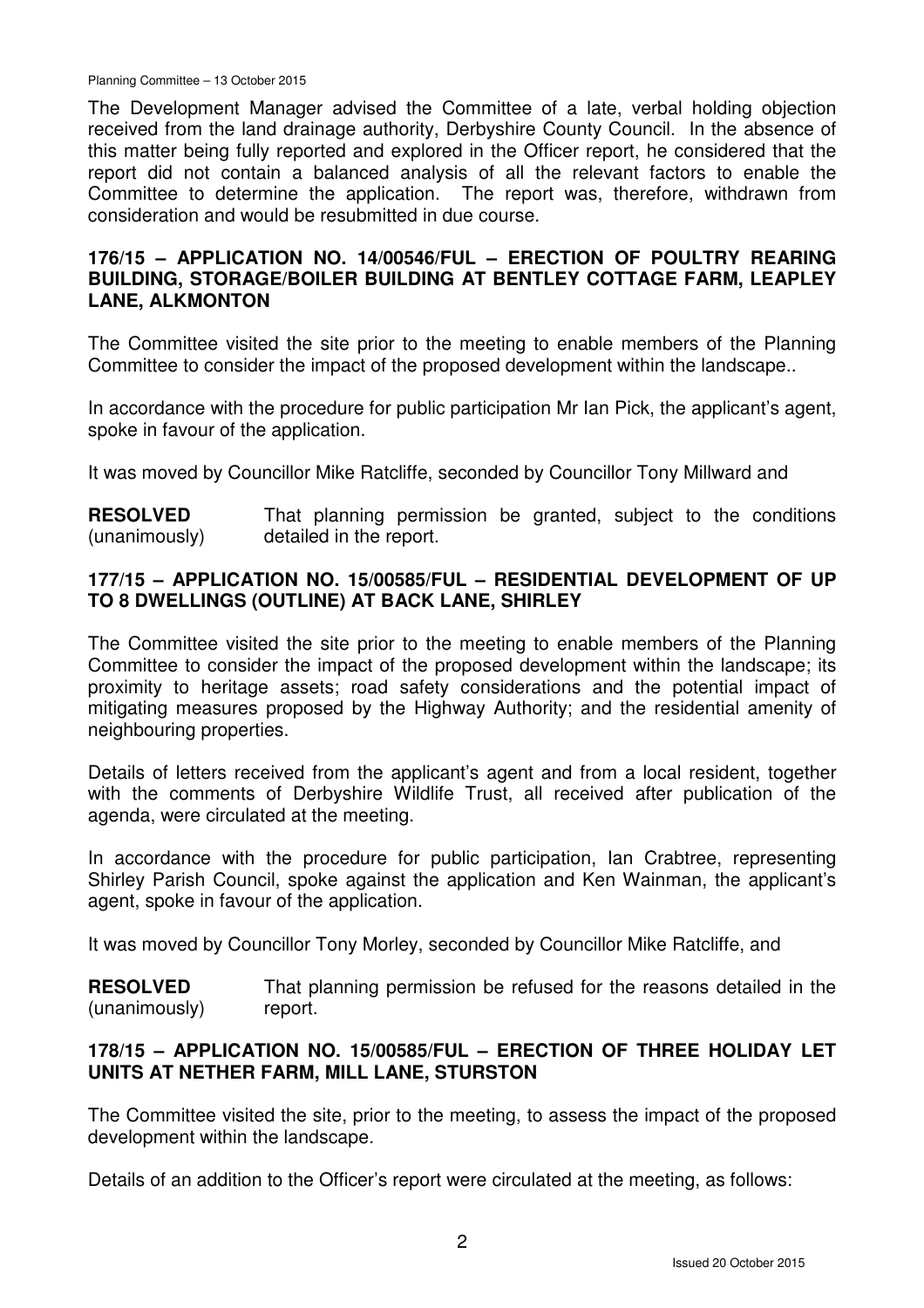At the end of paragraph 4 of the Issues section add:

Planning permission was granted in 2006 for the change of use and conversion of existing barns to holiday accommodation. It is considered the provision of three additional holiday lets on the site would, despite limited information having been submitted on the viability of the existing agricultural enterprise, go beyond that which could be reasonably considered necessary to supplement the income derived from agriculture on the holding.

It was moved by Councillor Sue Burfoot, seconded by Councillor Tony Millward, and

**RESOLVED** That authority be delegated to the Development Manager to grant planning permission subject to appropriate conditions including a clause to regulate future occupancy of the properties

Reasons for Decision

- The proposed development was not considered to have an adverse impact on the open countryside
- The proposed landscaping would mitigate any intrusion into open countryside
- The proposed development was considered to be a sustainable form of tourism.

| Voting | In favour   | 12 |
|--------|-------------|----|
|        | Against     |    |
|        | Abstentions |    |

# **179/15 – APPLICATION NO. 15/00573/FUL – ERECTION OF 5 DWELLINGS AT TOWN END FARM, CHAPEL LANE, CLIFTON**

The Committee visited the site, prior to the meeting, to assess the impact of the proposed development on the character and appearance of the locality.

It was noted that the Development Manager had met the applicant and agent prior to the meeting to discuss an apparent inconsistency between pre-application advice given and the Officer report.

In accordance with the procedure for public participation Mr Bob Nicholson, representing Clifton Parish Council and Mr Roger Yarwood, the applicant's agent, spoke in favour of the application.

It was moved by Councillor Garry Purdy, seconded by Councillor Tony Millward and

**RESOLVED** (unanimously) That consideration of the application be deferred to enable further discussions between the applicant and the Local Planning Authority to take place with regard to the design of the proposed development.

# **180/15 – APPLICATION NO. 15/00270/FUL – TWO STOREY BUILDING TO PROVIDE RETAIL UNITS, SPA, SALON AND OFFICE SPACE, INCLUDING ALTERATION TO EXISTING BUILDING AT LAND OFF HORSE AND JOCKEY YEAR, ST. JOHN STREET, ASHBOURNE**

Consideration of this application was previously deferred by the Committee on 22 July 2015 to enable additional dialogue between the applicant and the Local Planning Authority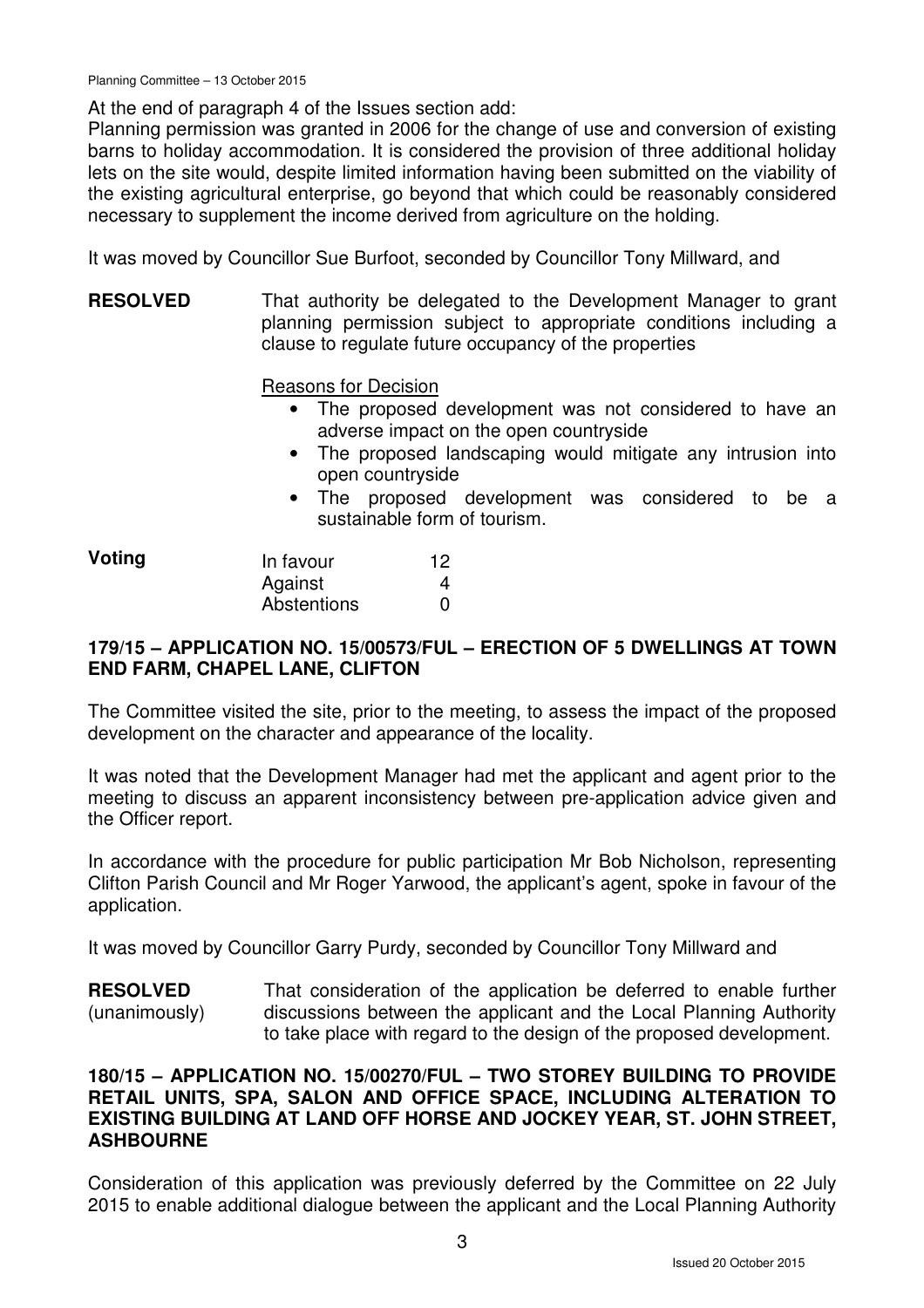and the preparation of amended drawings and an archaeological assessment in an effort to address the previous reasons for refusal. The Officer's report had been amended to reflect these changes.

It was moved by Councillor Tony Millward, seconded by Councillor Sue Bull, and

**RESOLVED** (unanimously) That planning permission be granted, subject to the conditions detailed in the report.

#### **181/15 – APPLICATION NO 15/00525/FUL – CHANGE OF USE OF LAND TO 5MW SOLAR FARM WITH ASSOCIATED INFRASTRUCTURE AT HOLTWOOD FARM, YELT LANE, DOVERIDGE**

In accordance with the procedure for public participation Mr Richard Jenkins, the applicant's agent, spoke in favour of the application.

It was moved by Councillor Peter Slack, seconded by Councillor Mike Ratcliffe and resolved

**RESOLVED** (unanimously) That planning permission be granted, subject to the conditions detailed in the report.

#### **182/15 – APPLICATION NO. 15/00527/FUL – CHANGE OF USE OF LAND TO 5MW SOLAR FARM WITH ASSOCIATED INFRASTRUCTURE AT TWIN OAKS, YELT LANE, DOVERIDGE**

It was moved by Councillor Peter Slack, seconded by Councillor Mike Ratcliffe and

**RESOLVED** (unanimously) That planning permission be granted, subject to the conditions detailed in the report.

## **183/15 – APPLICATION NO. 15/00549/FUL – ERECTION OF NEW INDUSTRIAL BUILDING AND OFFICE BUILDING AND ASSOCIATED WORKS AT LAND AT FORMER DUNSLEY MILL, VIA GELLIA ROAD, BONSALL**

Details of a letter from the Local Highway Authority and an email from the applicant, received after publication of the agenda, were circulated at the meeting.

It was moved by Councillor Mike Ratcliffe, seconded by Councillor Garry Purdy and

| <b>RESOLVED</b> |                         | That planning permission be granted subject to the conditions |  |  |  |
|-----------------|-------------------------|---------------------------------------------------------------|--|--|--|
|                 | detailed in the report. |                                                               |  |  |  |

| Voting | In favour   | 15 |
|--------|-------------|----|
|        | Against     |    |
|        | Abstentions |    |

## **184/15 – APPEALS PROGRESS REPORT**

It was moved by Councillor Garry Purdy, seconded by Councillor Tony Millward and